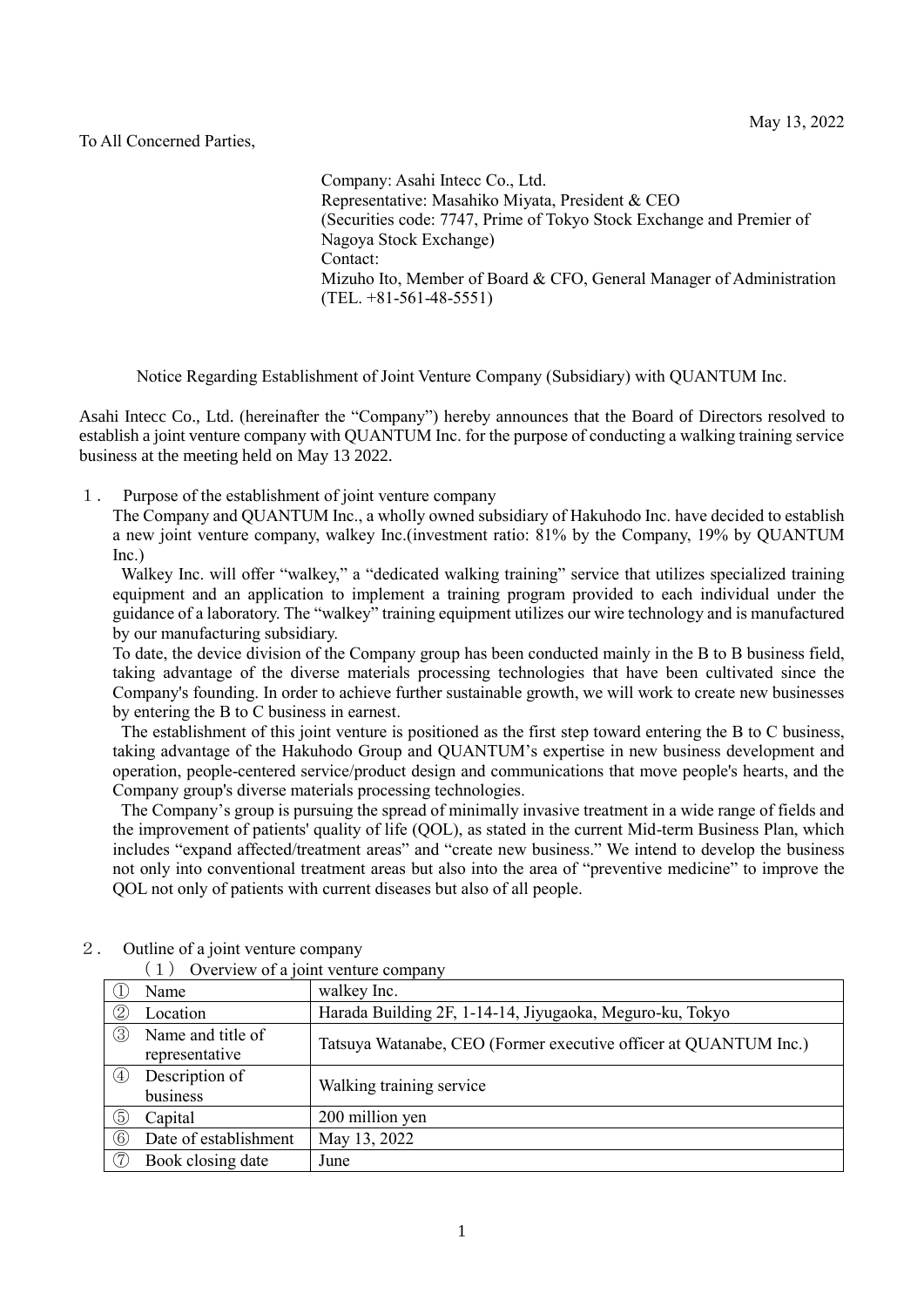| (8)      | Net assets and total<br>assets | Net assets: 200 million yen                          | Total assets: 200 million yen |
|----------|--------------------------------|------------------------------------------------------|-------------------------------|
| $\Theta$ | Investment ratio               | Asahi Intecc Co., Ltd. (The Company)<br>QUANTUM Inc. | 81%<br>$9\%$                  |

3. Overview of the counterparty to the joint venture

|                   | Name                                                    | QUANTUM Inc.                                                                                                                                                                                       |                                                                                                 |  |  |
|-------------------|---------------------------------------------------------|----------------------------------------------------------------------------------------------------------------------------------------------------------------------------------------------------|-------------------------------------------------------------------------------------------------|--|--|
| $\oslash$         | Location                                                | 1-13-10 Shibaura, Minato-ku, Tokyo                                                                                                                                                                 |                                                                                                 |  |  |
| ③                 | Name and title of<br>representative                     | Tomohito Oyobe, President and Co-CEO                                                                                                                                                               |                                                                                                 |  |  |
| $\left( 4\right)$ | Description of<br>business                              | • Development of new businesses and creation of joint ventures with partner<br>companies<br>• Investment in and hands-on support for joint ventures and startup<br>· In-house business development |                                                                                                 |  |  |
| $_{\circledS}$    | Capital                                                 | 200 million yen                                                                                                                                                                                    |                                                                                                 |  |  |
| $^\copyright$     | Date of establishment                                   | April 1, 2016                                                                                                                                                                                      |                                                                                                 |  |  |
| (7)               | Major shareholders<br>and ownership ratios              | Hakuhodo Inc.<br>100%                                                                                                                                                                              |                                                                                                 |  |  |
| $\circledS$       | Relationship between<br>the Company and said<br>company | Capital relationship                                                                                                                                                                               | There is no capital relationship to be noted<br>between the Company and said company.           |  |  |
|                   |                                                         | Personnel relationship                                                                                                                                                                             | There is no personnel relationship to be noted<br>between the Company and said company.         |  |  |
|                   |                                                         | Business relationship                                                                                                                                                                              | The Company paid a subcontracting fee to study<br>the start-up of the business to said company. |  |  |

(Note) Due to the intention of the said company, consolidated operating results and consolidated financial positions for the last three years will not be disclosed.

## 4. Timetable of the joint venture establishment

| Date of conclusion of the<br>agreement  | May 13, 2022        |
|-----------------------------------------|---------------------|
| Date of establishment of<br>the company | May 13, 2022        |
| Date of commencement of<br>business     | May 20, 2022 (Plan) |

## 5. Future outlook

The impact on the Company's consolidated financial results for the current fiscal year will be minor. In view of the impact on business performance, walkey Inc. will become a non-consolidated subsidiary of the Company.